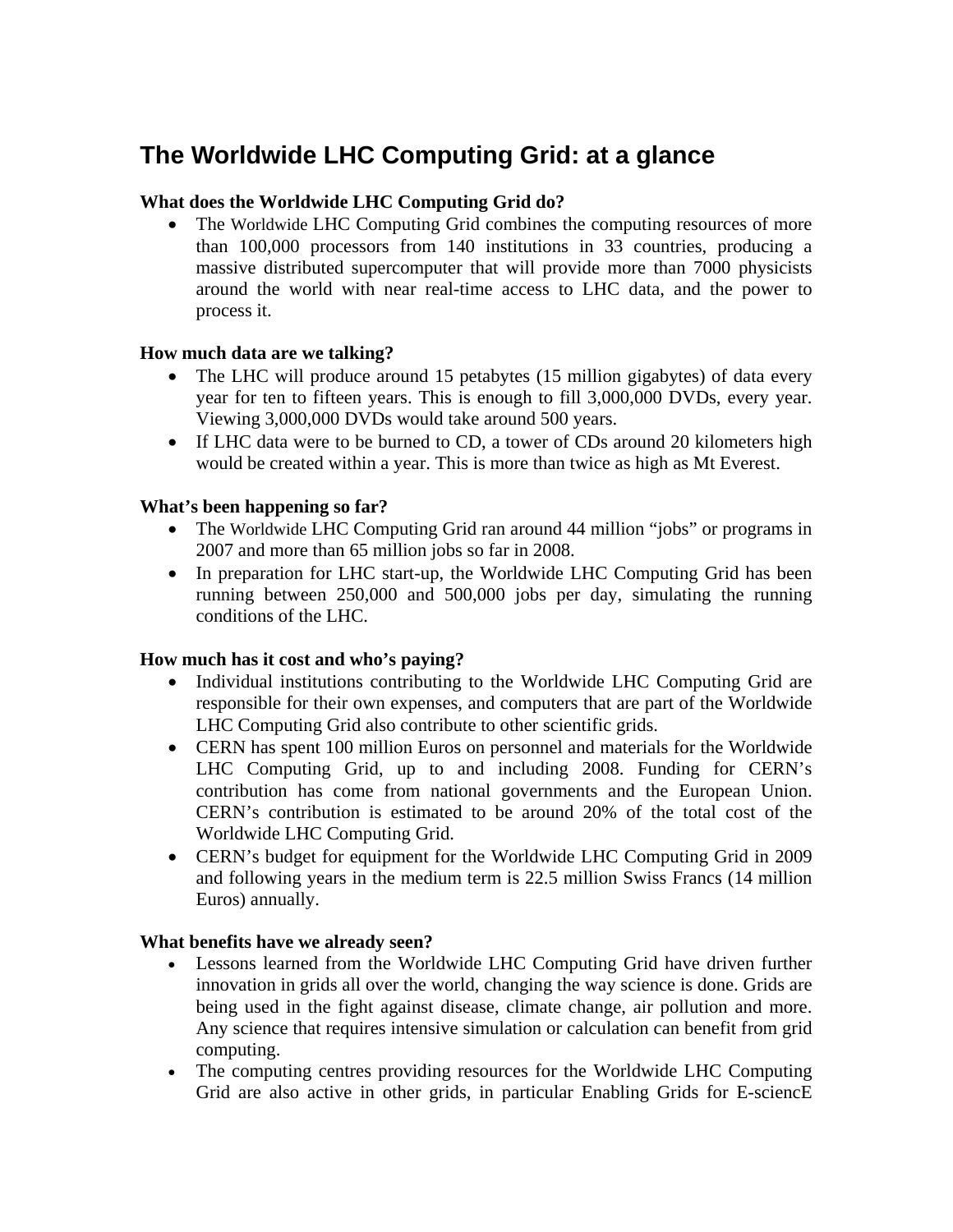(EGEE) in Europe and Open Science Grid (OSG) in the United States, but also several national and regional grid structures such as GridPP in the UK, INFN Grid in Italy and NorduGrid in the Nordic countries.

# **Who is involved in the Worldwide LHC Computing Grid?**

- The Worldwide LHC Computing Grid comprises three "tiers" and 33 countries are formally involved:
	- o Tier-0 is one site: the CERN Computing Centre. All data passes through this central hub but it provides less than 20% of the total compute capacity.
	- o Tier-1 comprises eleven sites, located in Canada, France, Germany, Italy, the Netherlands, the Nordic countries, Spain, Taipei, the UK, and two sites in the USA.
	- o Tier-2 comprises over 140 sites, grouped into 60 federations covering Australia, Austria, Belgium, Canada, China, the Czech Republic, Denmark, Estonia, Finland, France, Germany, Hungary, Italy, India, Israel, Japan, Republic of Korea, the Netherlands, Norway, Pakistan, Poland, Portugal, Romania, Russia, Slovenia, Spain, Sweden, Switzerland, Taipei, Turkey, the U.K, Ukraine, and the U.S. Tier-2 sites. Together, these sites will provide around 50% of the capacity needed to process the LHC data.
	- o Tier-2 sites then feed their data to PC clusters in physics institutes around the world, such that groups of scientists and individuals can analyze LHC data from their own desks.

# **What were the challenges of developing the Worldwide LHC Computing Grid?**

- Managing the sheer volume of data that has to be moved reliably around the grid.
- Administering the storage space at each of the sites.
- Keeping track of the tens of millions of files generated by more than 7000 physicists as they analyse the data.
- Ensuring adequate network bandwidth: optical links between the major sites, but also good reliable links to the most remote locations.
- Guaranteeing security across a large number of independent sites while minimizing red-tape and ensuring easy access by authenticated users.
- Maintaining coherence of software versions installed in various locations
- Coping with heterogeneous hardware.
- Providing accounting mechanisms so that different groups have fair access, based on their needs and contributions to the infrastructure.

# **Open Science Grid and Enabling Grids for E-scienceE**

- The Worldwide LHC Computing Grid has been the driving force behind the European multi-science grid Enabling Grids for E-SciencE (EGEE), which began in April 2004 and continues to grow in size and diversity of usage.
	- o EGEE currently involves more than 240 institutions in 45 countries, supporting science in more than 20 disciplines, including bioinformatics, medical imaging, education, climate change, energy, agriculture and more.